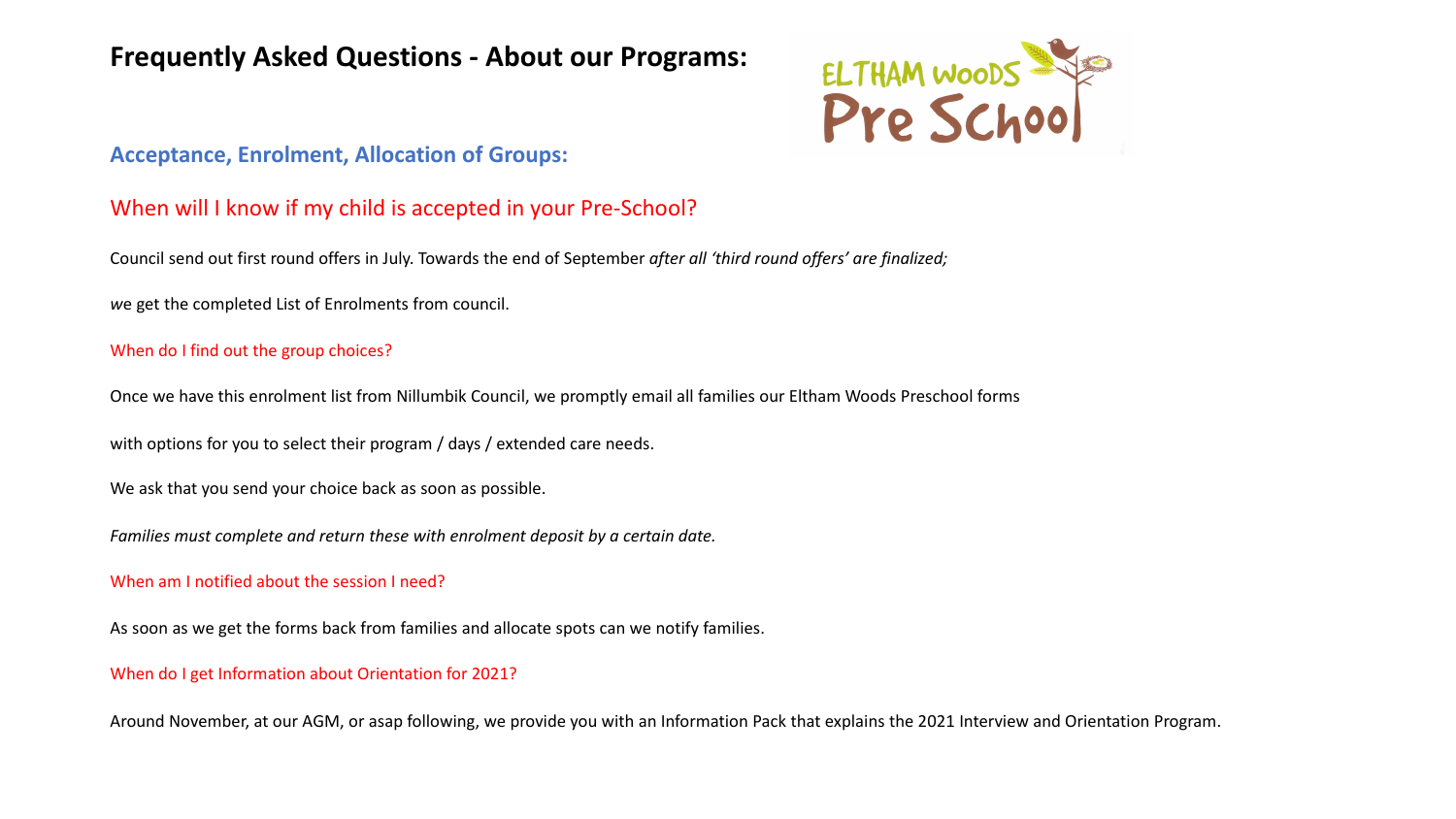## **Frequently Asked Questions**

**Program Questions:**

**Our Philosophy reflects our Families wishes for their Children.** 

How do you work with children? Are you different?

All Preschools use the Early Years Learning and Development Framework.

Our Families and staff are passionate about Environmental Issues and incorporating Indigenous perspectives into our programs.

#### Do children just 'play' all day?

Yes, children do play.

They are provided with open ended, play based experiences that support or allow them to learn at the level of development that suits them best.

Purposeful Play is the medium through how children best learn.

The Teachers and Educators all guide children during play to expand their knowledge and skills.

My child has special requirements / medical / additional needs how will you accommodate these?

We are happy for you to communicate with us early about the individual needs of your child. This way we can then put in place any extra supports that may be required.

Our Staff are all trained in working with children with additional needs, and will adjust their programming to support the inclusion of your child.

Open ended materials are able to support play entry at a multiple range of developmental levels.

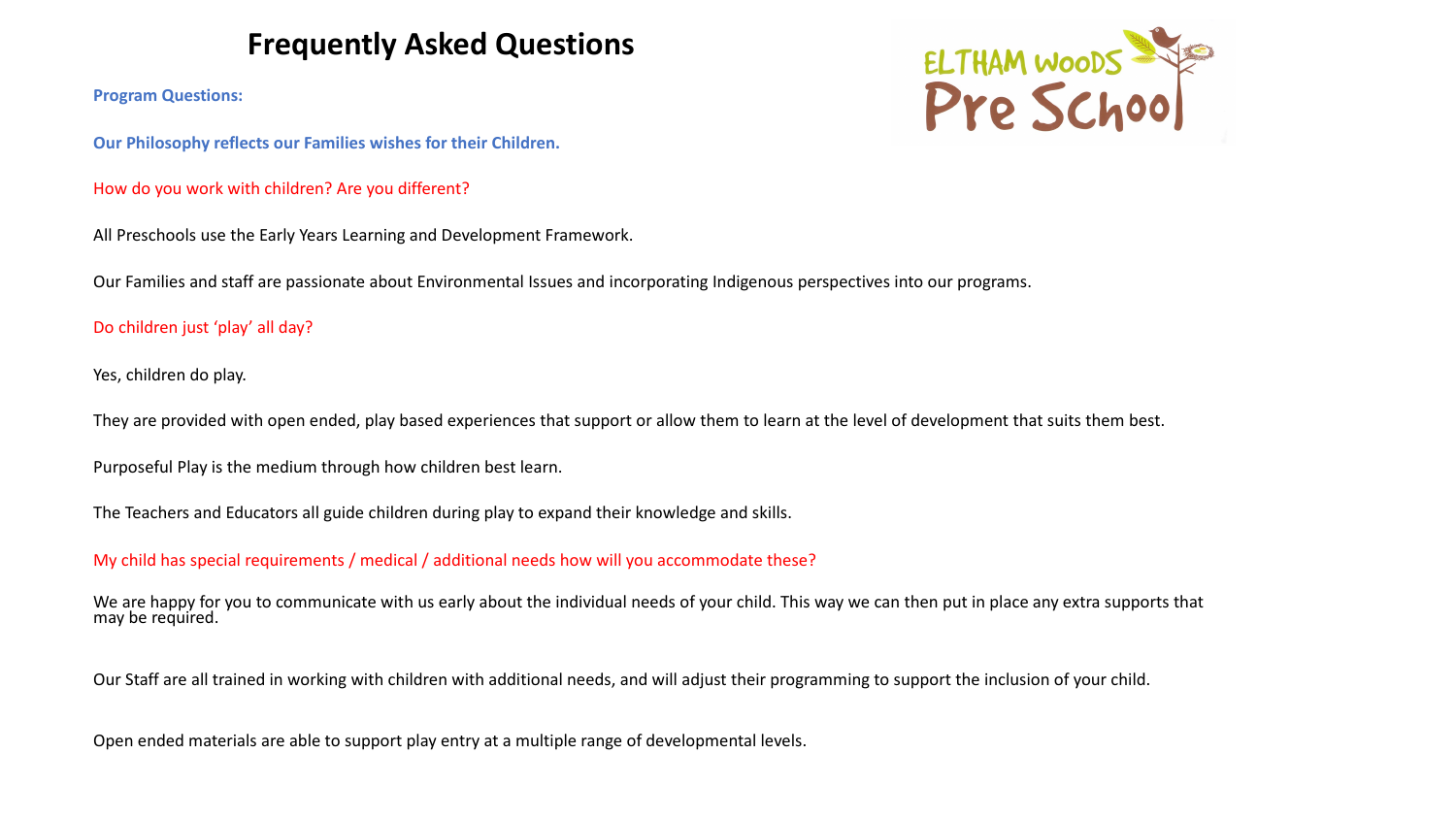## **Frequently Asked Questions**



#### Can you explain the routine of the day?

*With the COVID19 Virus our programs start with arrival routines slightly different. Temperature checks on arrival, children carrying their own bags and putting these in lockers independently. Washing of hands. Free play following to allow staff to spend time supporting separation at the door.*

Usual routine would consist of free play either inside or outside depending on numbers and weather for the day. Morning tea follows a group time, either large or small, that may be a picnic outside or at tables inside.

Group times may be: a discussion (our Morning Meeting); action songs or dancing; story times; puppets; science experiment; reflection of mornings learning; etc. Depending on children's interests and program.

Outside time is usually following this, or inside time, depending on the way the day has flowed. We are flexible in this depending on individual children's attention, interests, skills and needs.

Lunchtime is similar to snack time and can be either picnics or tables. Rest / quiet time follows this, and then children again choose where they wish to play. Children always support staff in the pack away and set up of their play spaces.

At the end of day children currently pack their bags (COVID19) and meet again for our final goodbyes.

Children attending our Extended Care are allowed to then regroup with the same staff till collected.

#### What types of communication / feedback can I expect? How can I be involved?

At Eltham Woods we encourage parent participation, we want you to be involved in your child's preschool year.

Our staff welcome the sharing of information at the Interview and during Orientation weeks. This supports a smooth transition for your family. Whilst we don't provide lots of learning stories, be assured we are spending time evaluating, reflecting and supporting your child's learning in a continual planning cycle. Towards the mid-year we conduct night time interviews to develop shared goals for your child. We also informally discuss your child's needs as the year progresses, and as is required.

Towards the end of the 4 year old's year you are also involved in completing an Online Transition Report / statement that is sent to your child's school.